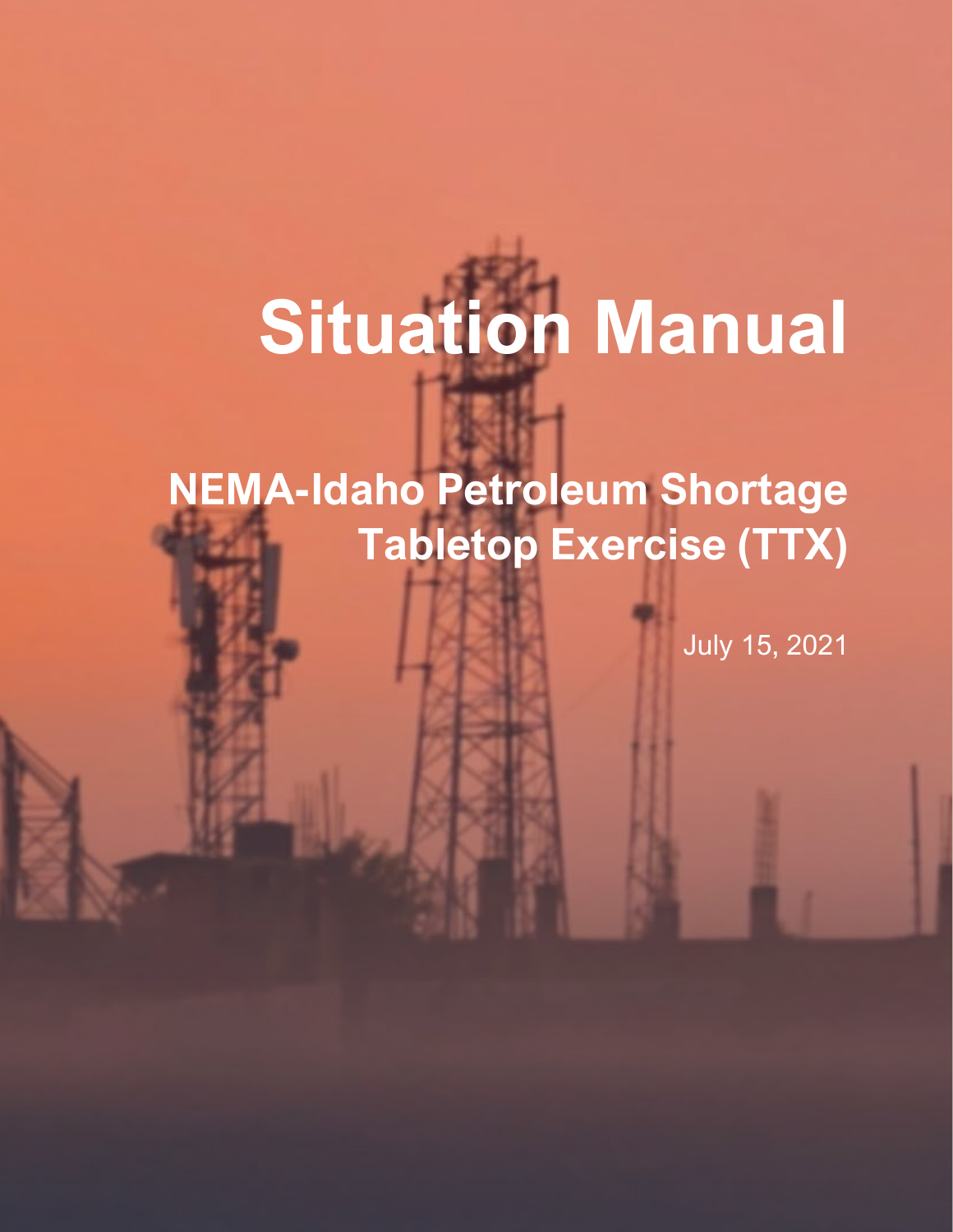*This page was intentionally left blank.*

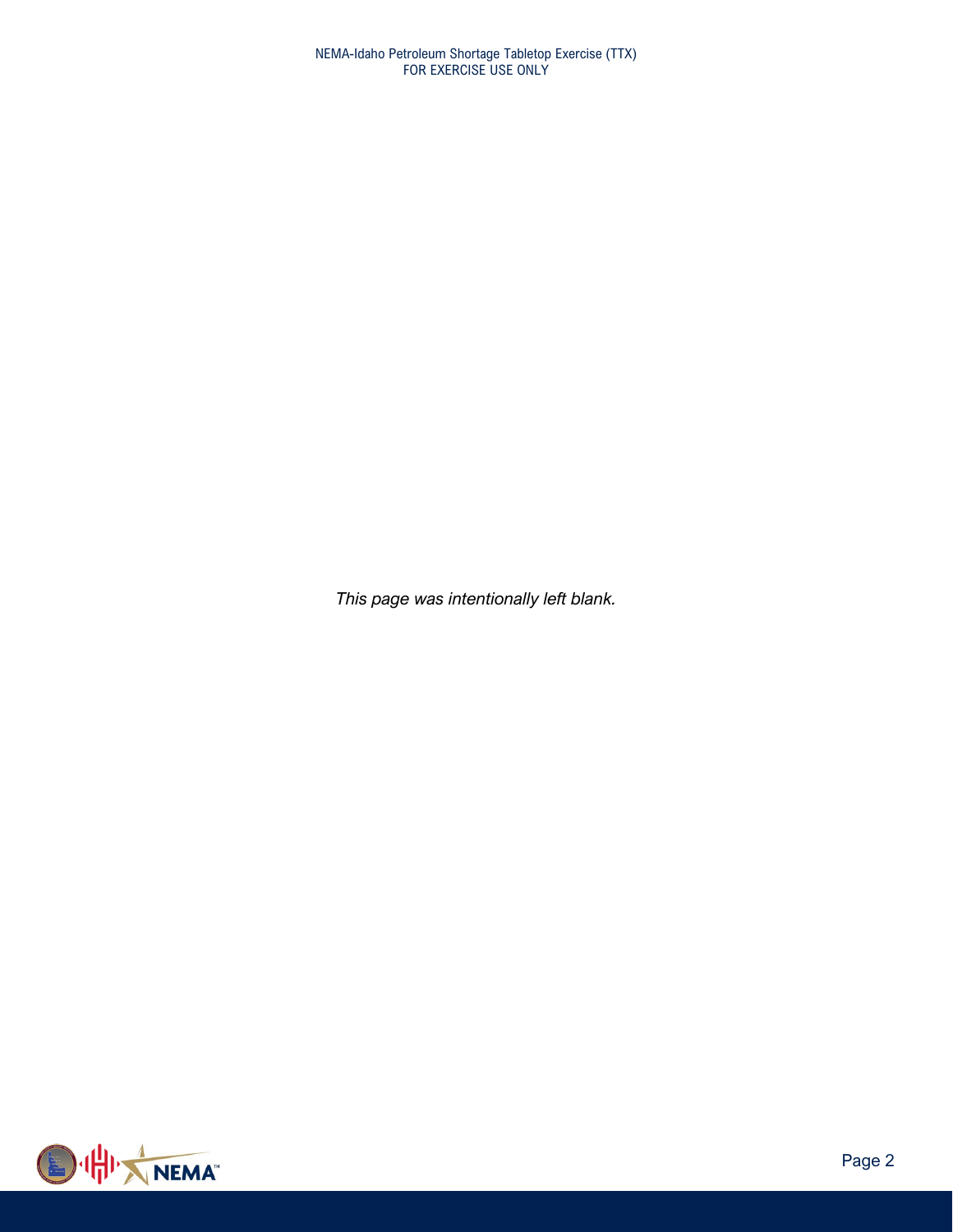# **Table of Contents**

| <b>Table of Contents</b>                                                                                                                     | $\overline{\mathbf{3}}$          |
|----------------------------------------------------------------------------------------------------------------------------------------------|----------------------------------|
| <b>Document Handling Instructions</b>                                                                                                        | 4                                |
| <b>Exercise Overview</b>                                                                                                                     | 5                                |
| <b>Exercise Information</b>                                                                                                                  | 7                                |
| <b>Exercise Rationale</b><br>Core Capabilities and Associated Objectives<br>Evaluation                                                       | 7<br>$\overline{7}$<br>8         |
| <b>Exercise Structure</b>                                                                                                                    | 9                                |
| <b>Exercise Agenda</b><br><b>Exercise Conduct</b><br><b>Assumptions and Artificialities</b><br><b>Participant Roles and Responsibilities</b> | $\overline{9}$<br>$9$<br>9<br>10 |
| <b>Module 1: Disruptions to Energy Systems</b>                                                                                               | 11                               |
| Scenario<br>Module Objective<br><b>Key Issues</b><br><b>Discussion Questions</b><br><b>Wildfires</b>                                         | 11<br>11<br>11<br>11<br>12       |
| <b>Module 2: Disruptions to IT Systems</b>                                                                                                   | 13                               |
| Scenario Update<br>Module Objective<br><b>Key Issues</b><br><b>Discussion Questions</b>                                                      | 13<br>13<br>13<br>13             |
| <b>Hot Wash</b>                                                                                                                              | 14                               |
| <b>Facilitated Hot Wash</b><br><b>Participant Feedback Forms</b>                                                                             | 14<br>14                         |
| <b>Appendix A: Exercise Logistics &amp; Communications</b>                                                                                   | 15                               |
| <b>In-Person Attendees</b><br><b>Virtual/Remote Attendees</b>                                                                                | 15<br>15                         |
| <b>Appendix B: Participating Agencies</b>                                                                                                    | <u>16</u>                        |
| <b>Appendix C: Relevant Plans and Documents</b>                                                                                              | 17                               |
| <b>Appendix D: Acronyms and Abbreviations</b>                                                                                                | 18                               |

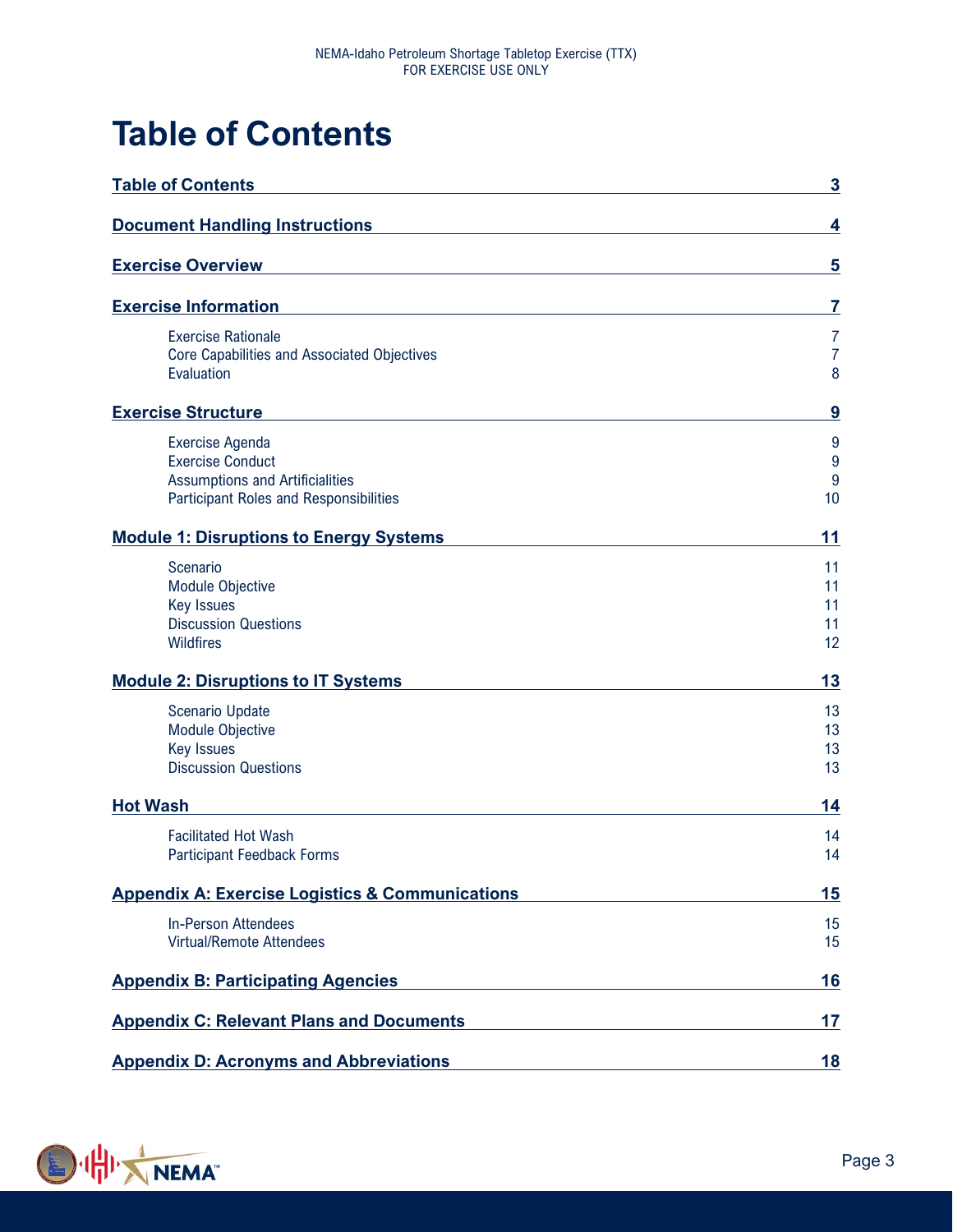# **Document Handling Instructions**

The title of this document is the Situation Manual (SitMan) for the Idaho Petroleum Shortage Tabletop Exercise (TTX). The SitMan provides participants with the necessary information to participate in meaningful discussions to explore and validate plans, policies, and procedures for operational coordination in the event of an earthquake that disrupts Idaho's fuel supply, as well as subsequent cyberattacks on energy and state communications systems. All participants may view the SitMan.

This exercise was funded through a grant from the National Emergency Management Association (NEMA), as part of the Western Petroleum Shortage Response Collaborative (WPSRC) initiative.

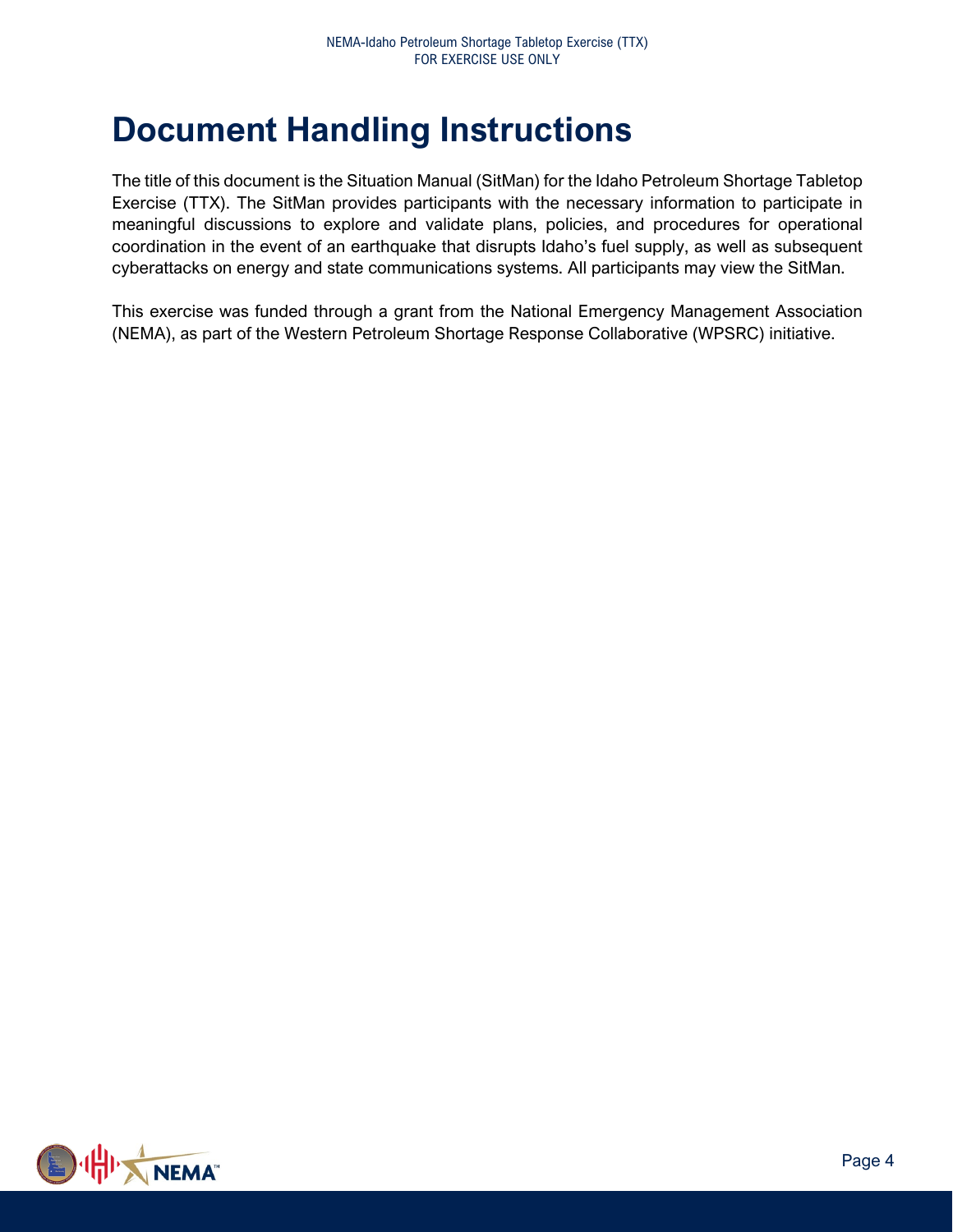# **Exercise Overview**

| <b>Exercise Name</b>          | NEMA-Idaho Petroleum Shortage Tabletop Exercise                                                                                                                                                                                                                                                                                                                             |  |
|-------------------------------|-----------------------------------------------------------------------------------------------------------------------------------------------------------------------------------------------------------------------------------------------------------------------------------------------------------------------------------------------------------------------------|--|
| <b>Exercise Date and Time</b> | July 15, 2021, 10:30 a.m. - 2:30 p.m. MT                                                                                                                                                                                                                                                                                                                                    |  |
|                               | <b>In-Person</b><br>Idaho Emergency Operations Center*<br>4040 W Guard Street<br>Building 600<br><b>Gowen Field</b><br>Boise, Idaho                                                                                                                                                                                                                                         |  |
| <b>Exercise Location</b>      | <b>Virtual</b><br>Cisco WebEx                                                                                                                                                                                                                                                                                                                                               |  |
|                               | See Appendix A for exercise logistics and communications<br>information.                                                                                                                                                                                                                                                                                                    |  |
|                               | *All those wishing to attend this event on the installation who do<br>not have the appropriate entry credentials (i.e., either a state or<br>federal ID) will need to notify Brent Larson (208-994-9338) to<br>arrange for access.                                                                                                                                          |  |
| <b>Mission Area(s)</b>        | Response                                                                                                                                                                                                                                                                                                                                                                    |  |
|                               |                                                                                                                                                                                                                                                                                                                                                                             |  |
| <b>FEMA Core Capabilities</b> | <b>Operational Coordination</b>                                                                                                                                                                                                                                                                                                                                             |  |
| <b>Objective</b>              | Discuss operational coordination with state and local emergency<br>management partners, energy providers, and other private sector<br>stakeholders in response to petroleum supply shortages.                                                                                                                                                                               |  |
| <b>Threat or Hazard</b>       | Earthquake, Cyberattack                                                                                                                                                                                                                                                                                                                                                     |  |
| Scenario                      | An earthquake temporarily disrupts fuel supply from Utah and an<br>opportunistic adversary conducts cyberattacks on both pipeline<br>supervisory control and data acquisition (SCADA) systems and<br>information technology (IT) systems that serve the state's<br>Emergency Operations Center (EOC).<br>*Real-world wildfires and the fuel shortages they are causing will |  |
| <b>Sponsor</b>                | also be discussed as a part of module 1.<br>Idaho Office of Emergency Management (IOEM)                                                                                                                                                                                                                                                                                     |  |

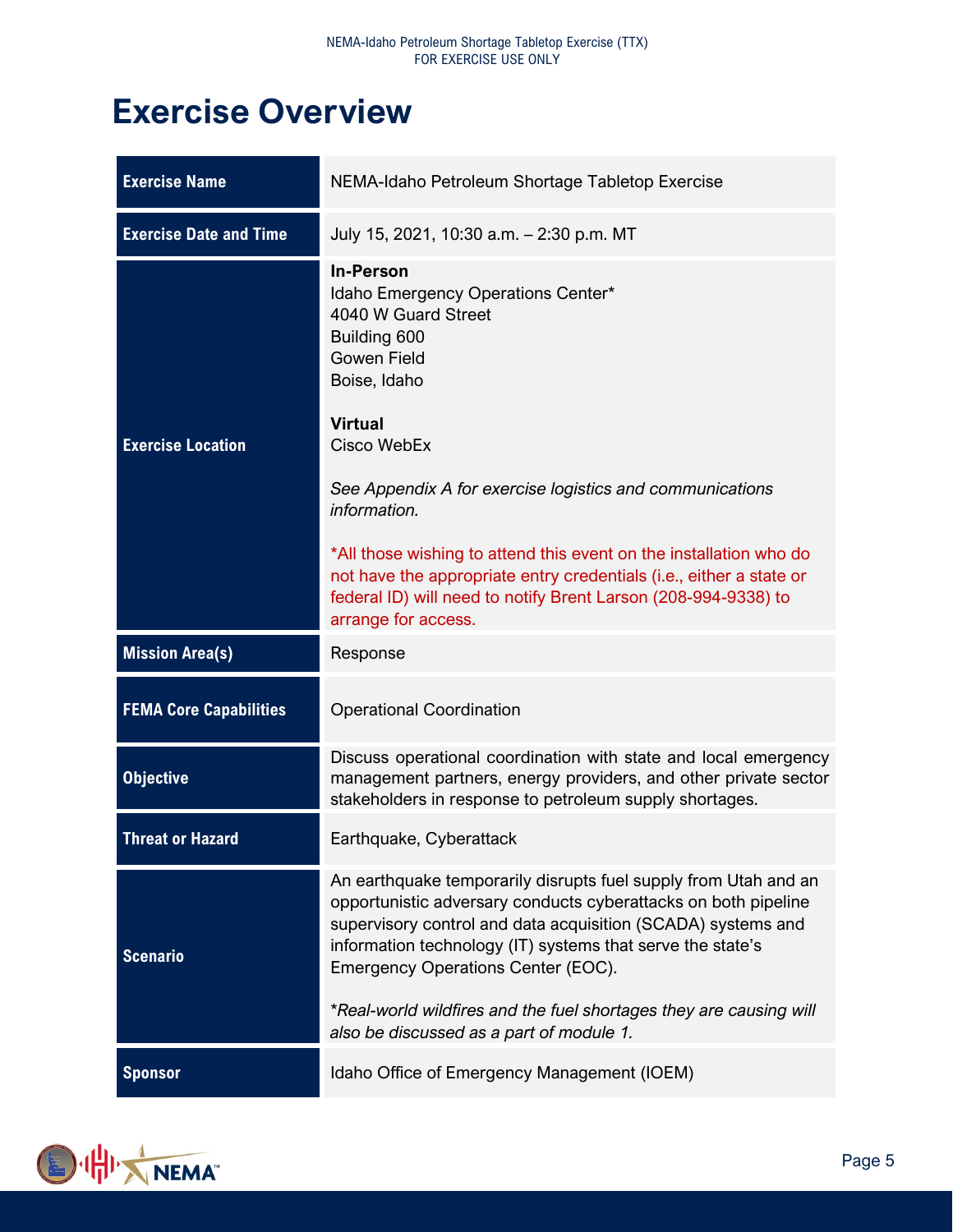| <b>Participating Organizations</b> | See Appendix A for all participating agencies.                                                                                                                                                                                                                                                                                                                                         |
|------------------------------------|----------------------------------------------------------------------------------------------------------------------------------------------------------------------------------------------------------------------------------------------------------------------------------------------------------------------------------------------------------------------------------------|
| <b>Points of Contact</b>           | For the Idaho Office of Emergency Management:<br><b>Brent Larson</b><br><b>Operations Branch Chief</b><br>Idaho Office of Emergency Management<br>brent.larson@imd.idaho.gov<br>208-994-9338<br>For Exercise Design, Facilitation, and Evaluation Support:<br>Sam Currie<br><b>Managing Associate</b><br><b>Hagerty Consulting</b><br>sam.currie@hagertyconsulting.com<br>607-351-4583 |

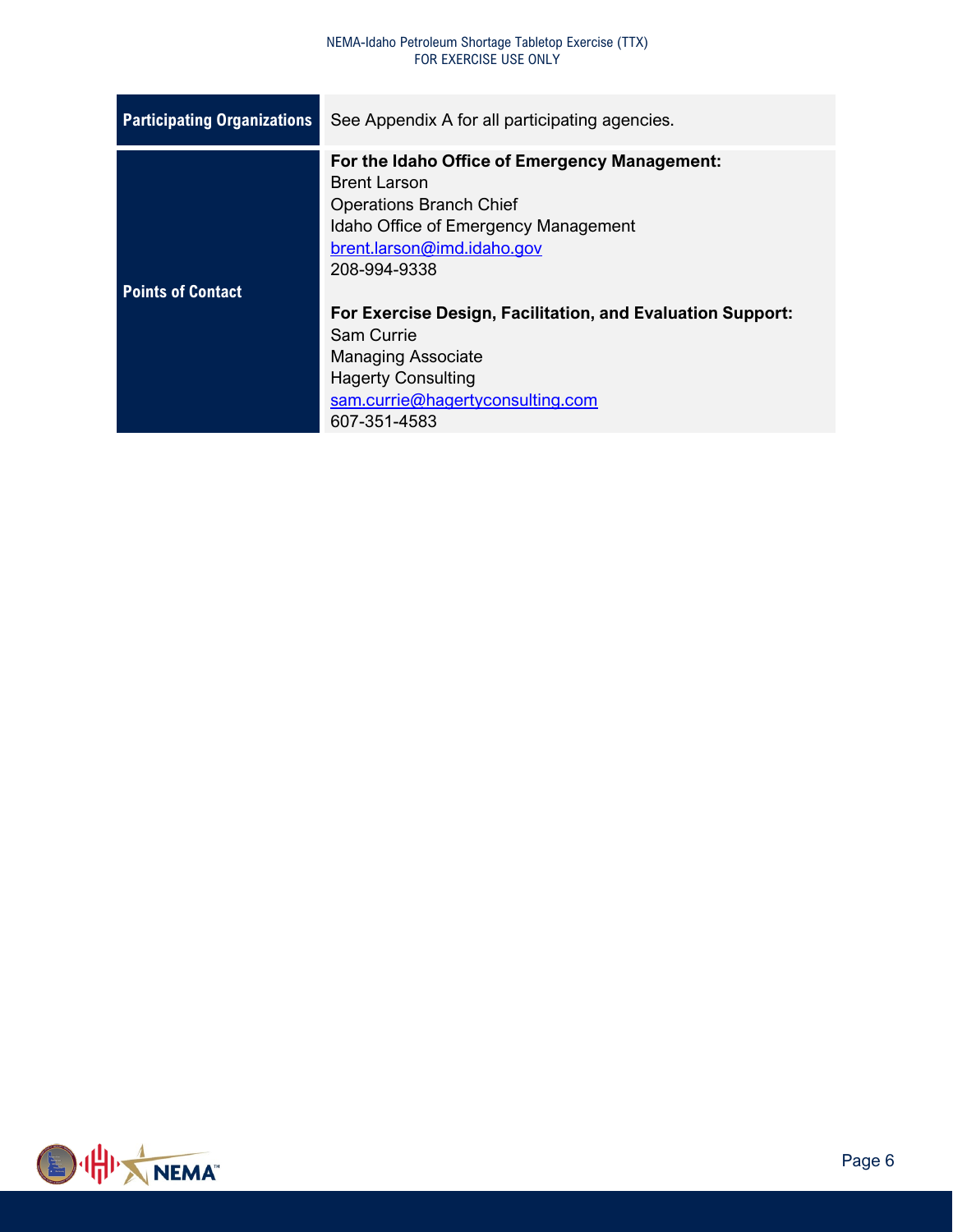## **Exercise Information**

## **Exercise Rationale**

Idaho is committed to improving its readiness for and resilience against petroleum shortages. Idaho is a member of the Western Petroleum Shortage Response Collaborative (WPSRC) initiative, a joint program between the National Emergency Management Agency (NEMA), the National Association of State Energy Officials (NASEO), the U.S. Department of Energy (DOE) Office of Cybersecurity, Energy Security, and Emergency Response (CESER), and Hagerty Consulting. The WPSRC aims to improve regional coordination in response to petroleum shortages. As part of the WPSRC initiative, NEMA chose Idaho for a pilot petroleum shortage tabletop exercise.

## **Core Capabilities and Associated Objectives**

The exercise objectives outlined below in Table 1 describe the expected outcomes for the exercise. The objectives are linked to the Federal Emergency Management Agency (FEMA) Core Capabilities, which are distinct critical elements necessary to achieve the specific mission areas of FEMA's National Preparedness Goal. The objectives and aligned core capabilities were selected by the Exercise Planning Team (EPT).

| <b>Core Capability</b>                           | <b>Objectives</b>                                                                                                                                                                                     |
|--------------------------------------------------|-------------------------------------------------------------------------------------------------------------------------------------------------------------------------------------------------------|
| <b>Operational Coordination</b>                  | Discuss operational coordination with state and local<br>п<br>emergency management partners, energy providers, and<br>other private sector stakeholders in response to<br>petroleum supply shortages. |
|                                                  | Develop a better understanding of how cyberattacks<br>٠<br>could cause or impact existing energy supply disruption<br>and how they could impact operational coordination.                             |
| <b>Operational Communications*</b>               | Understand the state's ability to leverage backup<br>٠<br>communications systems and platforms to coordinate and<br>share information with incident response stakeholders<br>during an outage.        |
| <b>Logistics and Supply Chain</b><br>Management* | Discuss the processes to allocate, assign, deploy, and<br>٠<br>share resources (materials, equipment, and personnel)<br>and capabilities effectively during a petroleum shortage.                     |
| <b>Situational Assessment*</b>                   | Develop a better understanding for how data can be<br>٠<br>analyzed and shared between stakeholders to promote<br>data-driven, informed response and recovery efforts.                                |

|  | Table 1. Core Capabilities - Aligned Objectives |  |
|--|-------------------------------------------------|--|
|  |                                                 |  |

*\* Associated with an exercise sub-objective.*

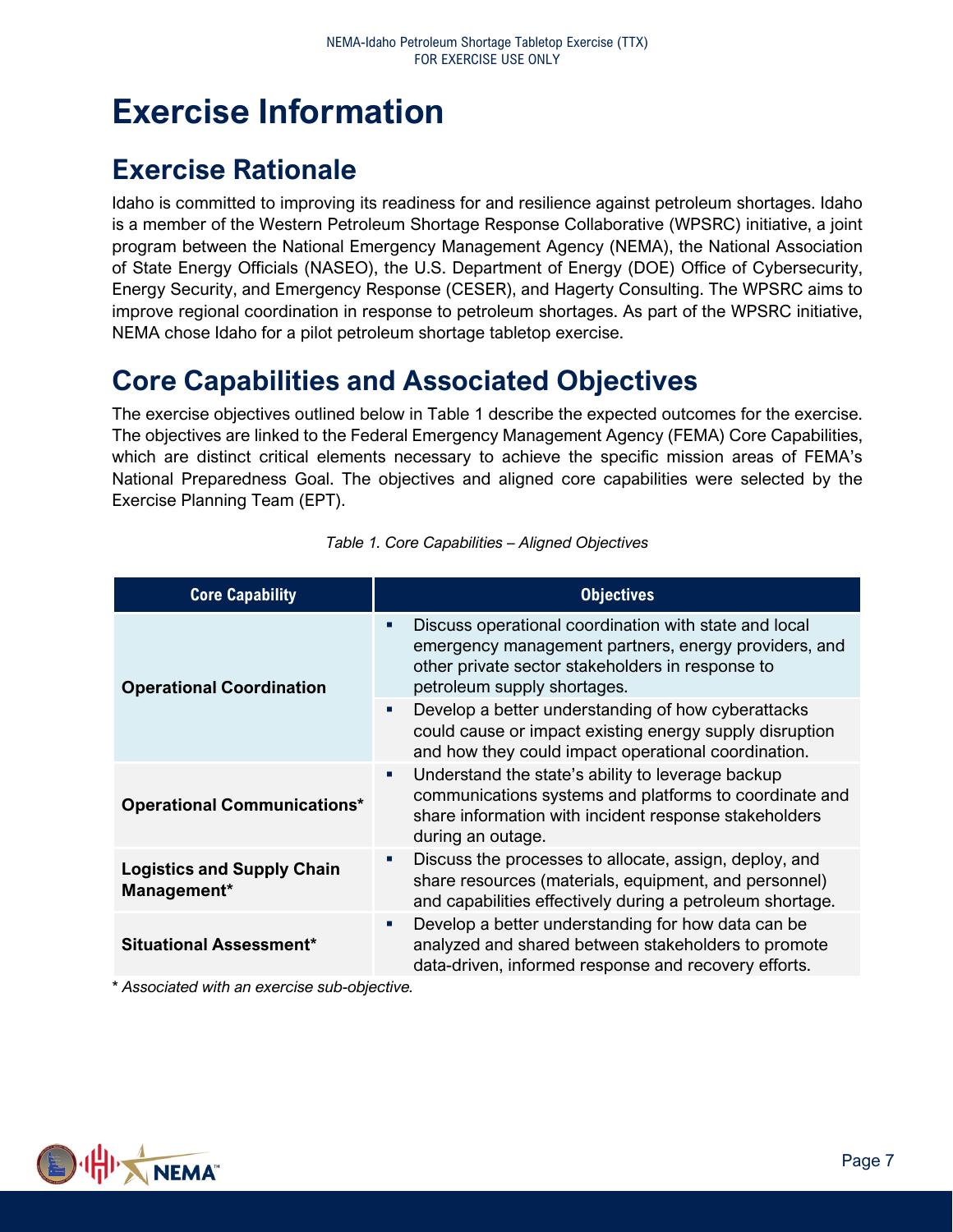Table 2 provides the definitions of the FEMA Core Capabilities utilized for this exercise.

| <b>Core Capability</b>                                 | <b>Definition</b>                                                                                                                                                                                                                                                                                                         |
|--------------------------------------------------------|---------------------------------------------------------------------------------------------------------------------------------------------------------------------------------------------------------------------------------------------------------------------------------------------------------------------------|
| <b>Operational Coordination</b>                        | Establish and maintain a unified and coordinated operational<br>structure and process that appropriately integrates all critical<br>stakeholders and supports the execution of core capabilities.                                                                                                                         |
| <b>Operational Communications</b>                      | Ensure the capacity for timely communications in support of<br>security, situational awareness, and operations by any and all<br>means available, among and between affected communities in<br>the impact area and all response forces.                                                                                   |
| <b>Logistics and Supply Chain</b><br><b>Management</b> | Deliver essential commodities, equipment, and services in<br>support of impacted communities and survivors, to include<br>emergency power and fuel support, as well as the<br>coordination of access to community staples. Synchronize<br>logistics capabilities and enable the restoration of impacted<br>supply chains. |
| <b>Situational Assessment</b>                          | Provide all decision makers with decision-relevant information<br>regarding the nature and extent of the hazard, any cascading<br>effects, and the status of the response.                                                                                                                                                |

*Table 2. Core Capabilities Defined*

#### **Evaluation**

The EPT created Exercise Evaluation Guides (EEGs) to document critical tasks, exercise objectives, and aligned core capabilities. At the conclusion of this tabletop exercise, participants will be asked to complete participant feedback forms. These documents will be used to evaluate the exercise and then be compiled in an After-Action Report/Improvement Plan (AAR/IP), which will be presented to the EPT at the After-Action Meeting (AAM) for approval.

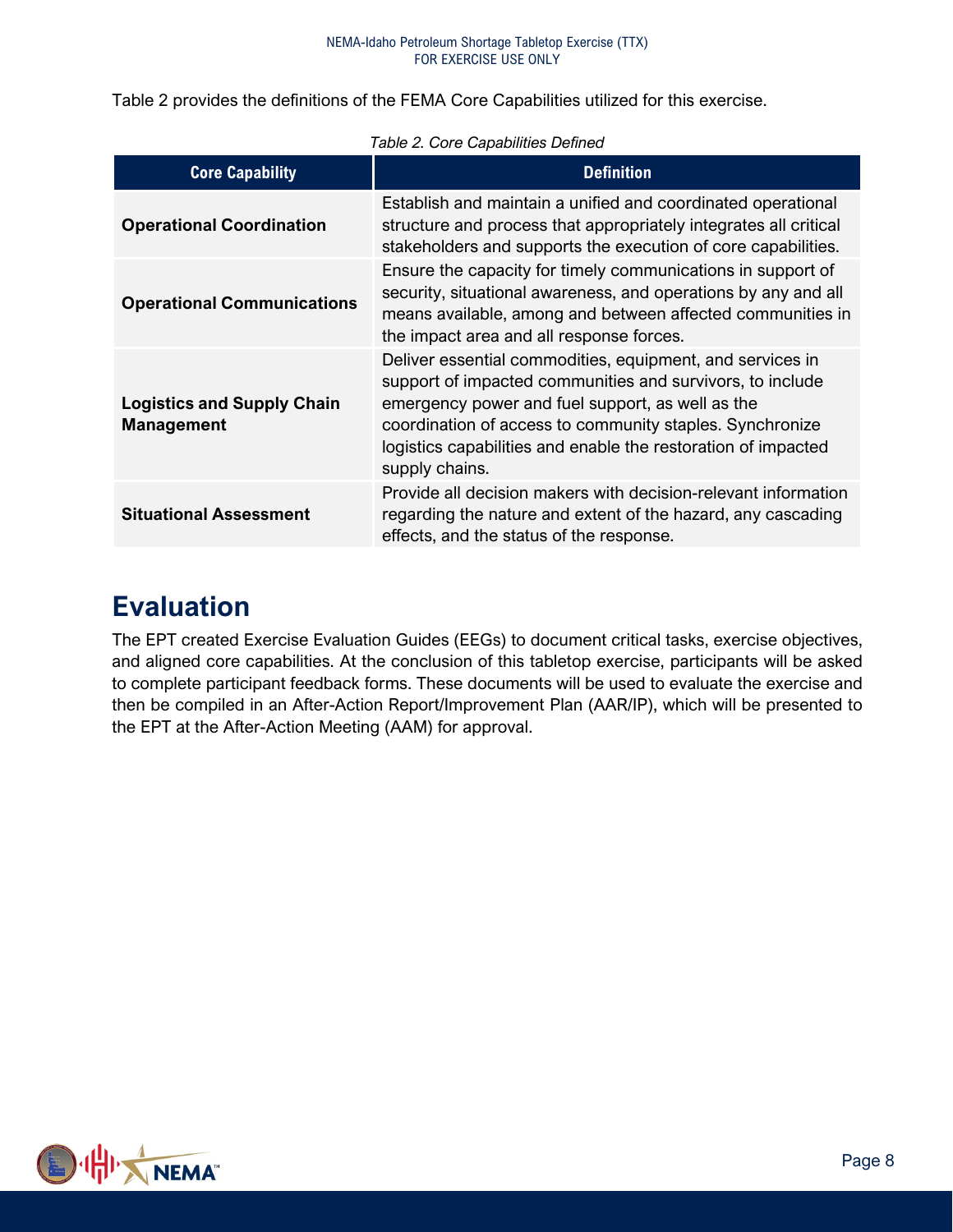# **Exercise Structure**

## **Exercise Agenda**

This exercise is a discussion based TTX, which will take place over a period of four hours. The exercise is comprised of an introductory briefing, two modules with distinct but related themes, and a group hot wash to discuss strengths and lessons learned during the exercise. Table 3 provides a breakdown of exercise activities:

| Table 3. Exercise Agenda |                                                                                 |
|--------------------------|---------------------------------------------------------------------------------|
| Time (MT)                | <b>Activity</b>                                                                 |
| 10:30 a.m. – 10:45 a.m.  | Welcome and Introductions                                                       |
| 10:45 a.m. - 11:00 a.m.  | <b>Exercise Briefing</b>                                                        |
| 11:00 a.m. - 12:45 p.m.  | Module 1 (Earthquake, Cyber Disruptions to Petroleum<br>Terminals, & Wildfires) |

**1:15 p.m. – 2:00 p.m.** Module 2 (Cyberattacks on State EOC IT Systems)

|  | <b>Exercise Conduct</b> |  |
|--|-------------------------|--|

**12:45 p.m. – 1:15 p.m.** Break

**2:00 p.m. – 2:30 p.m.** Hot Wash

- This exercise will be held in an open, low-stress, no-fault environment. Varying viewpoints, even disagreements, are expected.
- Participants are expected to participate actively in the conversations during each module using their knowledge of current plans and capabilities.
- Decisions are not precedent setting and may not reflect your organization's final position on a given issue. This exercise is an opportunity to discuss and present multiple options and potential solutions.
- Problem-solving efforts should be the focus of this exercise. Issue identification is not as valuable as defining recommended actions that could improve response procedures moving forward.

## **Assumptions and Artificialities**

In any exercise, including discussion-based exercises, assumptions and artificialities may be necessary to complete activities in the time allotted. Attendees should accept the assumptions and artificialities as inherent in any exercise and should not allow these considerations to negatively impact their participation. During this exercise, the following assumptions and artificialities apply:

- The scenario developed for this exercise is plausible. Participants are encouraged not to fight the scenario and adhere to the rules of the exercise.
- The exercise will be presented in module format to foster focused discussions and critical thinking.

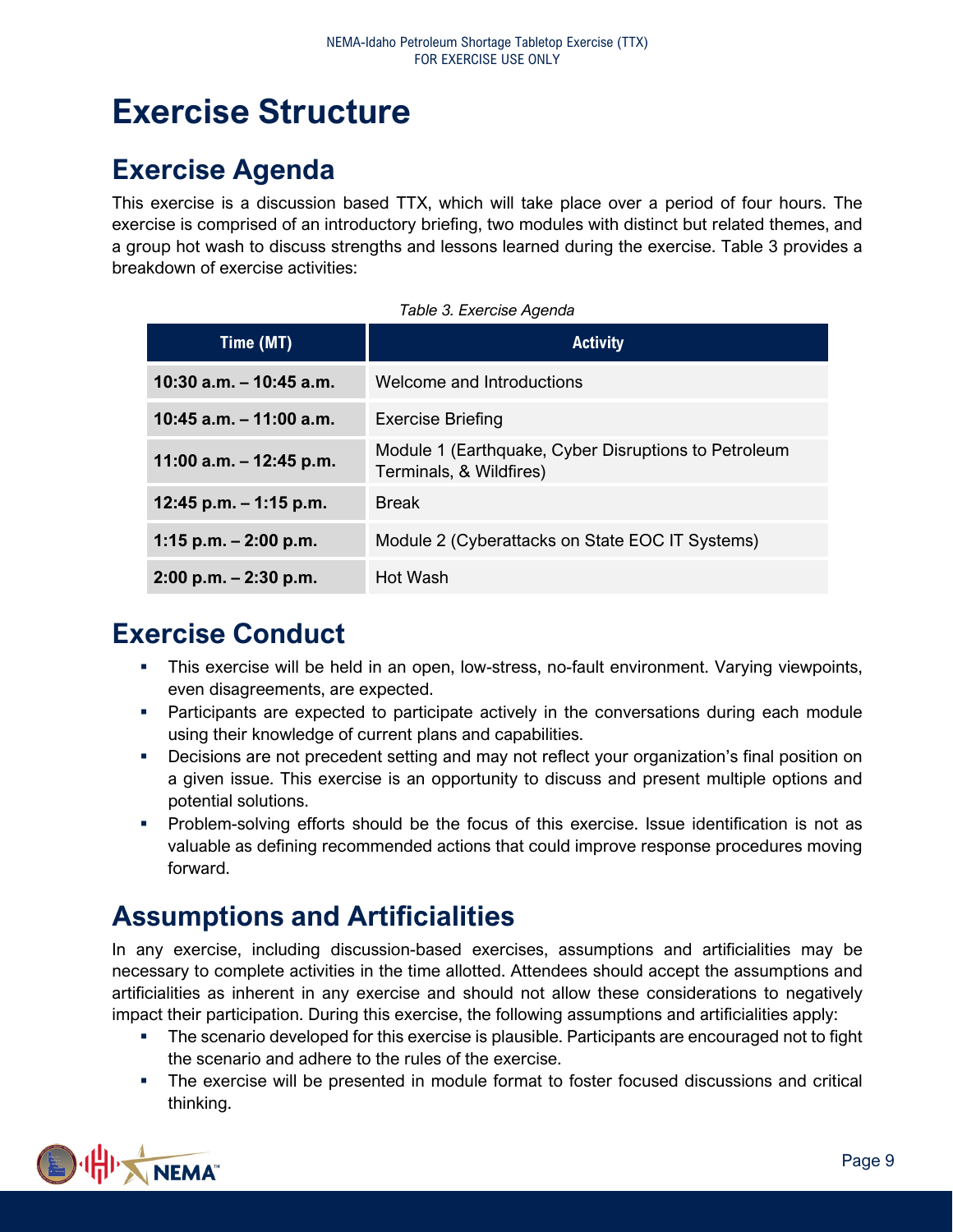- Players will answer all discussion questions to the best of their ability and will not fight questions that are asked or lead participant away from the discussion at hand.
- The earthquake does not disrupt the generation, transmission, or distribution of electric power in Idaho.
- The State EOC is activated to a level two in response to the incident.

## **Participant Roles and Responsibilities**

While every individual at this exercise is an attendee, there are four classifications and expected roles in exercise play:

- **Players:** Players have an active role during the exercise. Players will discuss their agencies' roles, responsibilities, and actions based on the unfolding exercise scenario.
- **Facilitators:** Facilitators will provide scenario updates and moderate the discussions. They will also provide additional information, answer questions, or resolve issues, as needed.
- **Observers:** Observers do not directly participate in the exercise. However, they may support the development of player responses to the situation during the discussion by asking relevant questions or providing subject matter expertise.
- **Evaluators:** Evaluators are assigned to observe and document certain objectives during the exercise. Their primary role is to document player discussions, including how and if those discussions conform to plans, polices, and procedures.

Facilitators will take an active role in guiding exercise play for the group of participants they are assigned to. It is expected that participants adhere to the guidance provided by the facilitator.

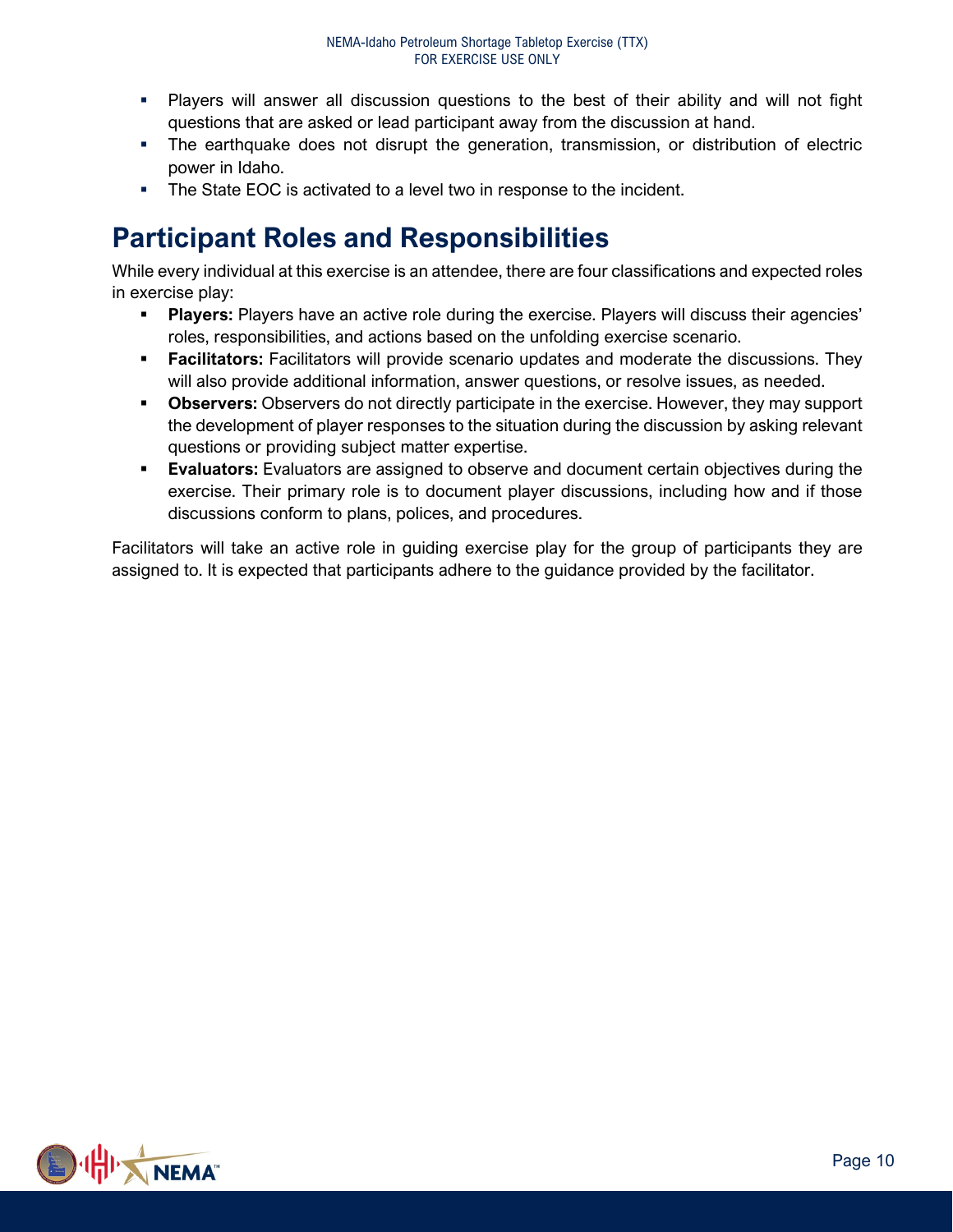# **Module 1: Disruptions to Energy Systems**

#### **Scenario**

At 7:06 a.m. MT on July 15th, 2021, 6.5 magnitude earthquake along the Wasatch Front near Salt Lake City, Utah causes major damage to pipelines and refineries that supply fuel from Utah, temporarily disrupting fuel supply into Idaho. The earthquake also disrupts highway traffic along Interstate 15, as inspectors must inspect overhead bridges before traffic can resume.

Approximately three hours later, around 10:15 a.m. MT, an opportunistic adversary conducts cyberattacks on petroleum terminal supervisory control and data acquisition (SCADA) systems, further impacting energy resources.

#### **Module Objective**

Help players identify any critical issues, decisions, requirements, and actions they would take in the event of major disruptions to petroleum supplies.

#### **Key Issues**

- Petroleum shortages
- **Earthquake response**
- **Cybersecurity**
- **•** Operational coordination

## **Discussion Questions**

Facilitators will use the discussion questions to guide participants' conversations throughout Module 1 of the TTX. The questions are provided as suggested subjects that participants may address and are not meant to constitute a definitive list of concerns to be addressed. Facilitators are not required to address every question.

#### **Earthquake**

- 1. How would you be notified of the fuel disruption from the earthquake?
	- a. At what point would you feel confident enough to contact the State or Federal partners for support?
- 2. What immediate actions would you be taking in response to the earthquake?
- 3. What information would you be seeking from your external partners? What information might they be seeking from you? What information are you able to provide?
- 4. How would you assess the current supply of and demand for petroleum in the short term? Medium term? Long term?
- 5. Would the state be reaching out to neighboring states at this point? If so, what agreements and coordination mechanisms are in place to do so?
- 6. How would public and private sector partners coordinate?
- 7. If the Governor has not yet done so, would they proclaim a state of emergency?

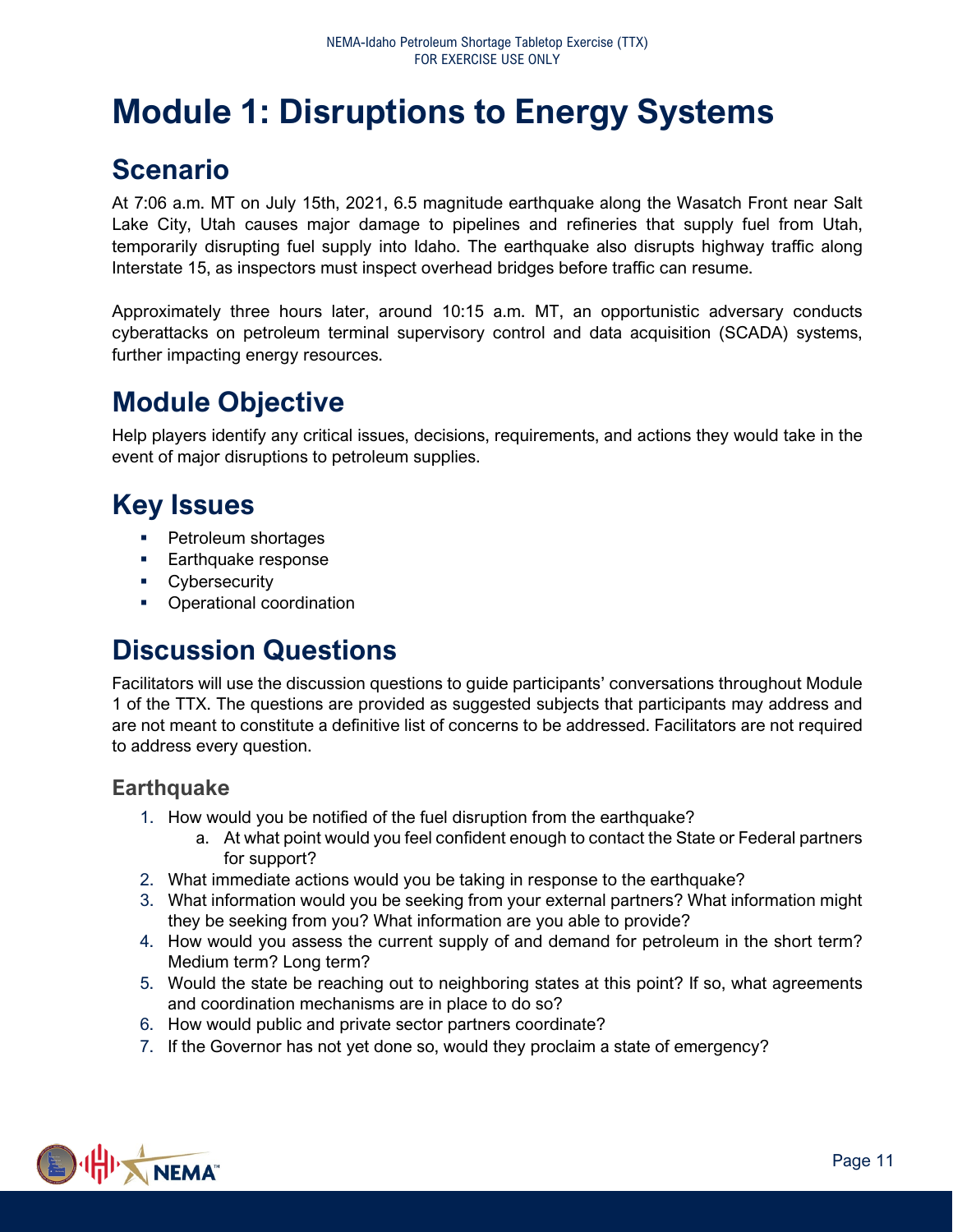#### **Cyberattack on SCADA Systems**

- 1. How would you be notified of the cyberattacks on petroleum terminal SCADA systems?
- 2. How would this development impact your organization's response to the scenario?
- 3. What resources and other sources of support, if any, can your organization provide petroleum terminal companies?
- 4. What information would you be seeking from your external partners? What information might they be seeking from you? What information are you able to provide?
- 5. Would the state be reaching out to neighboring states at this point? If so, what agreements and coordination mechanisms are in place to do so?
- 6. What role does the private sector play in obtaining additional petroleum supplies?

## **Wildfires**

#### **Overview**

Given the real-world wildfires occurring in Idaho at this time, the planning team has elected to add questions centered around petroleum transportation, storage, and distribution. These discussions will be specific to supporting firefighting activities under a state disaster declaration.

#### **Scenario**

There are currently several areas where aviation fuel issues are impacting firefighting activities. Airports are reporting jet fuel shortages and are concerned they will need to wave off planes and helicopters that drop fire retardants in the near future.

Sporadic shortages at some tanker bases in Oregon, Utah, and Arizona have already been reported.

#### **Discussion Questions**

- 1. What local, state, and regional partners are able to support the growing fuel issues?
	- a. How are they supporting?
	- b. What immediate actions would you take in coordination with these partners?
	- c. What current agreements, plans, policies, and procedures are in place to help guide agencies through these fuel shortage issues?
- 2. What federal assets may be available?
- 3. How is fuel being transported and from where?
	- a. What concerns do you have (i.e., lack of drivers)?
	- b. What agreements are in place for redundant supply?
- 4. How can you bolster your supply chain to make it as efficient and effective as possible?
- 5. Once fuel has arrived, where is it being stored?
- 6. How are decisions made on where fuel is allocated?
- 7. How are you supporting rural communities and areas that are not supplied by a pipeline?

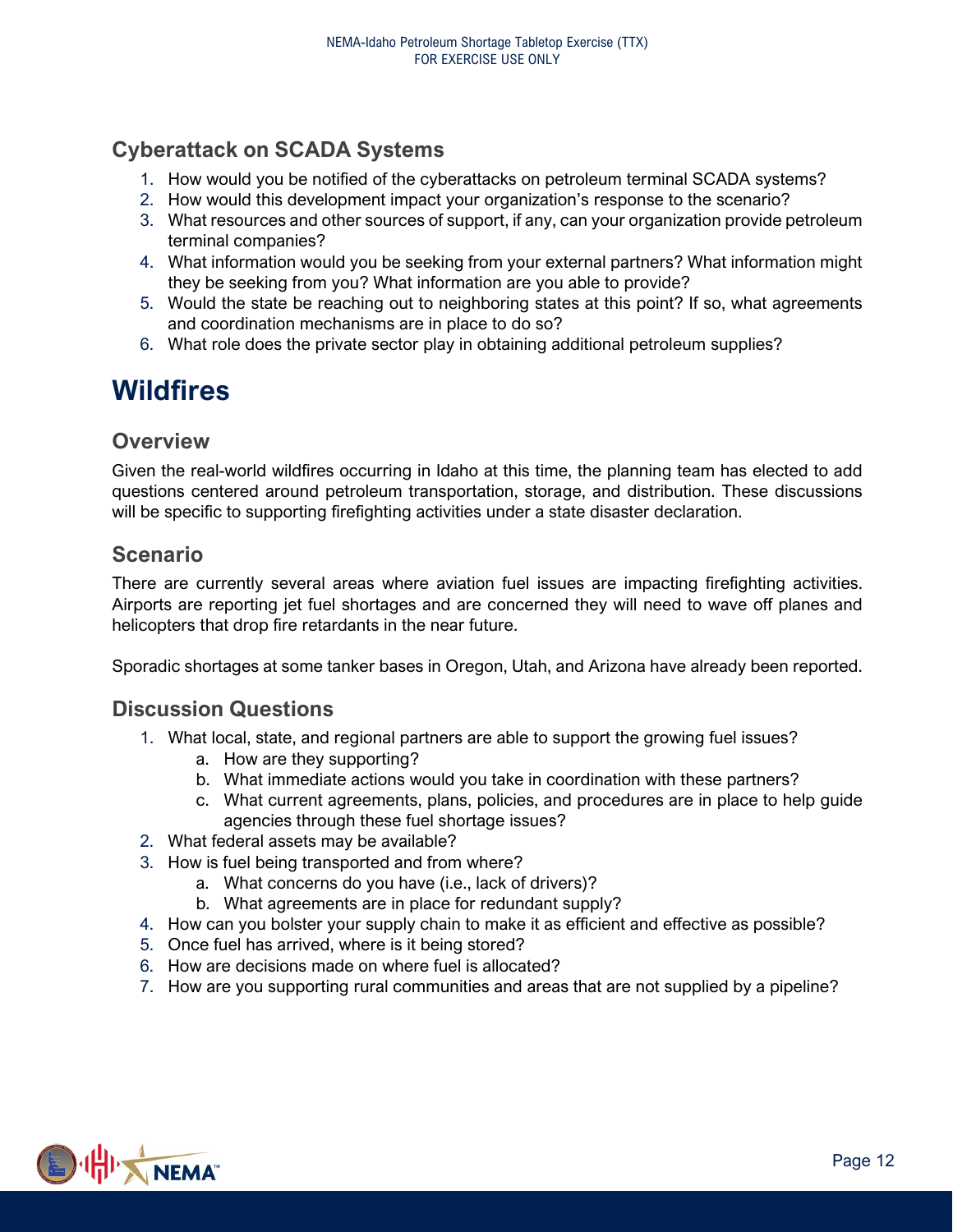# **Module 2: Disruptions to IT Systems**

#### **Scenario Update**

Two hours after the cyberattack on pipeline SCADA systems, around 12:15 p.m. MT, the same adversary conducts a distributed denial of service (DDoS) attack on the state EOC's IT systems, further hampering emergency response and recovery efforts.

#### **Module Objective**

Help players identify any critical issues, decisions, requirements, and actions they would take if an adversary disrupted the state EOC's IT and communications systems during the response to a petroleum shortage.

#### **Key Issues**

- Communications disruptions
- **Cybersecurity**
- Challenges to operational coordination and information sharing

## **Discussion Questions**

Facilitators will use the discussion questions to guide participants' conversations throughout Module 2 of the TTX. The questions are provided as suggested subjects that participants may address and are not meant to constitute a definitive list of concerns to be addressed. Facilitators are not required to address every question.

- 1. How would the cyberattack on the state's EOC IT systems affect your response operations, if at all?
- 2. Who would be responsible for sharing information on attack impacts, severity, and expected recovery times?
- 3. How would disruptions to the state's EOC IT systems impact interagency and cross-functional coordination bodies (e.g., ESF#12)?
- 4. How will you maintain situational awareness and a common operating picture?
- 5. How would your organization communicate with its partners if your primary sources of communication are disrupted?
- 6. Do your partners have contact information for your backup communications systems and platforms?
- 7. Have you tested interoperability of backup systems with your partners, including the private sector?

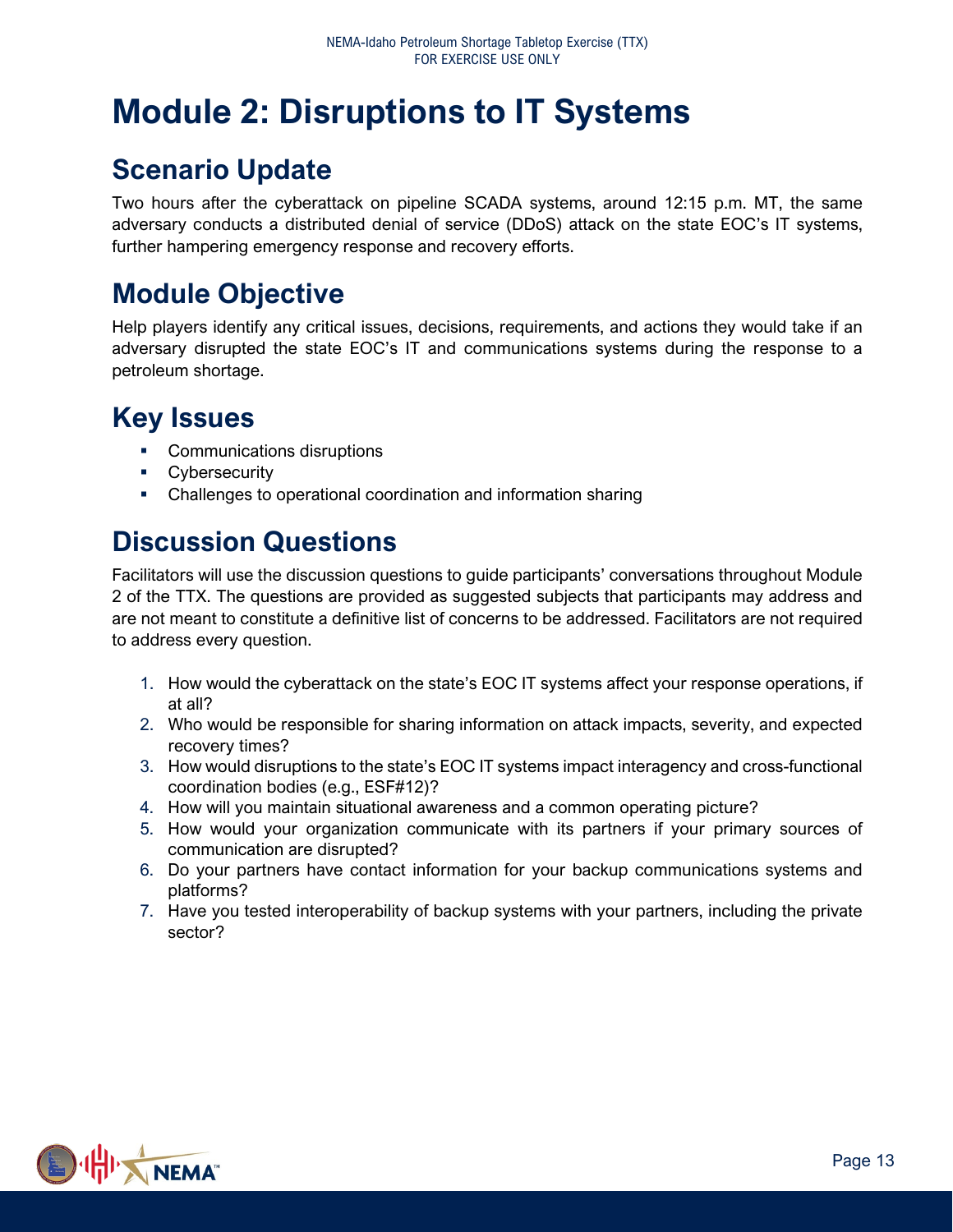# **Hot Wash**

## **Facilitated Hot Wash**

After completion of the two modules, facilitators will lead a group hot wash for all attendees to participate in. The following questions will guide the hot wash discussion:

- **What strengths did you observe during the exercise?**
- **What areas for improvement did you observe during the exercise?**
- **In Ity is there anything you plan to implement in the future based on lessons learned from today** (e.g., plans, trainings, exercises)?

## **Participant Feedback Forms**

Exercise staff will provide attendees with a Participant Feedback Form. Each attendee should complete and return this Participant Feedback Form to further inform after-action reporting for the exercise.

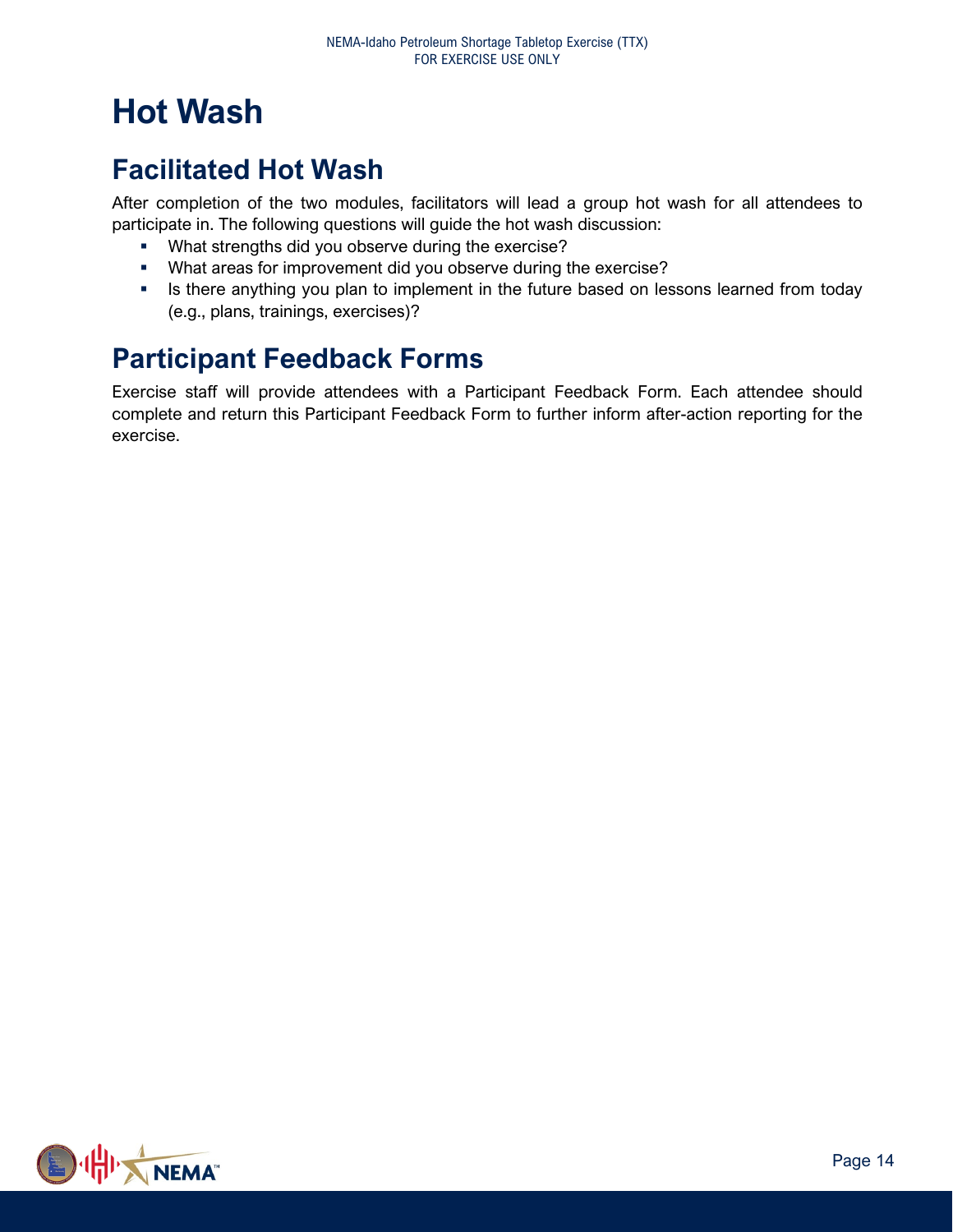# **Appendix A: Exercise Logistics & Communications**

The TTX will be executed in a hybrid format, meaning participants will be attending in-person at the Idaho EOC, or joining virtually via Cisco WebEx.

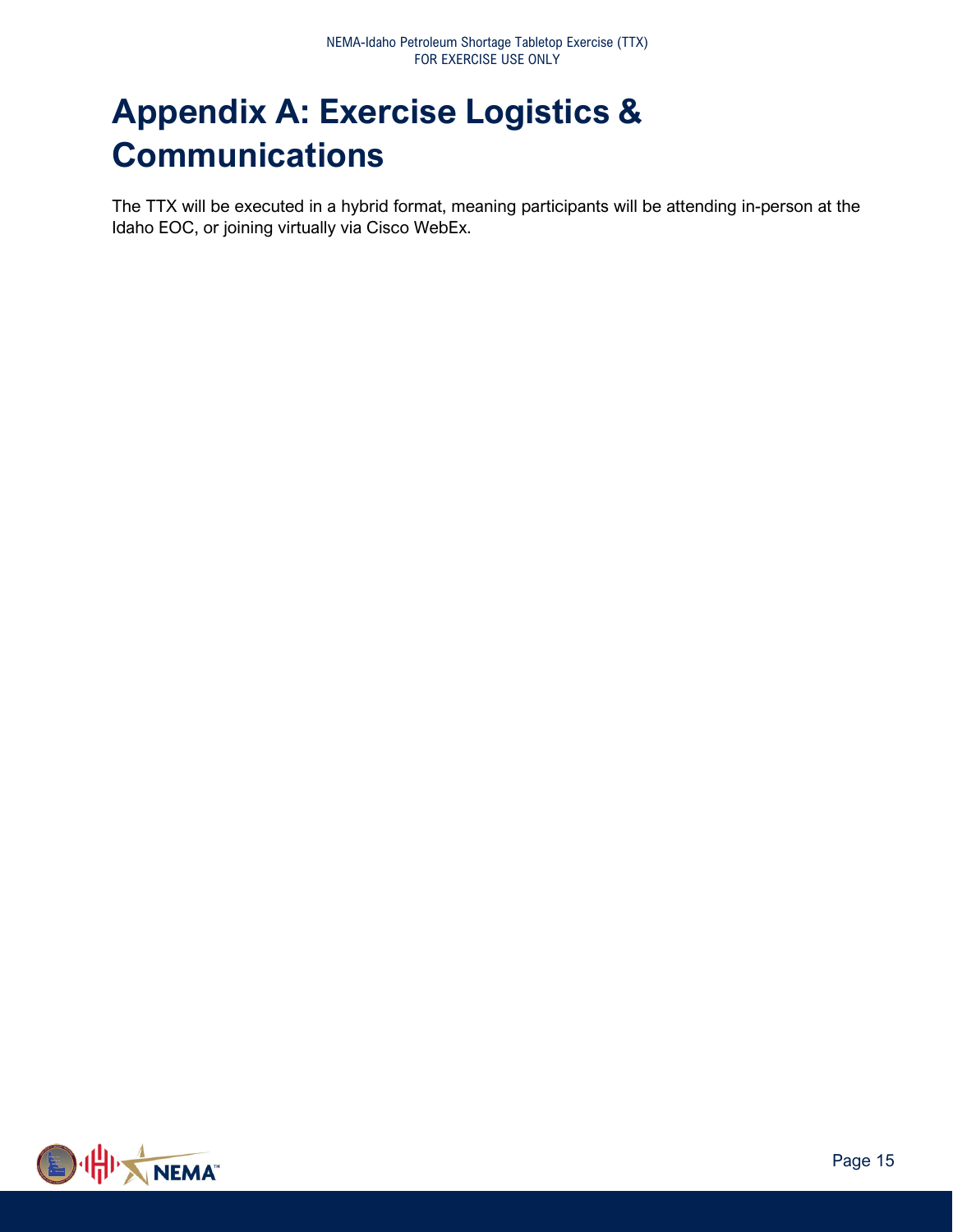# **Appendix B: Participating Agencies**

#### **Participating Agencies**

FEMA Region X Hagerty Consulting Idaho Department of Lands Idaho Governor's Office of Energy and Mineral Resources Idaho Office of Emergency Management Idaho Petroleum Marketers and Convenience Store Association Idaho Public Utilities Commission Idaho State Police Idaho Transportation Department Marathon Pipe Line National Emergency Management Agency Phillip 66 United States Department of Energy Veterans Health Administration

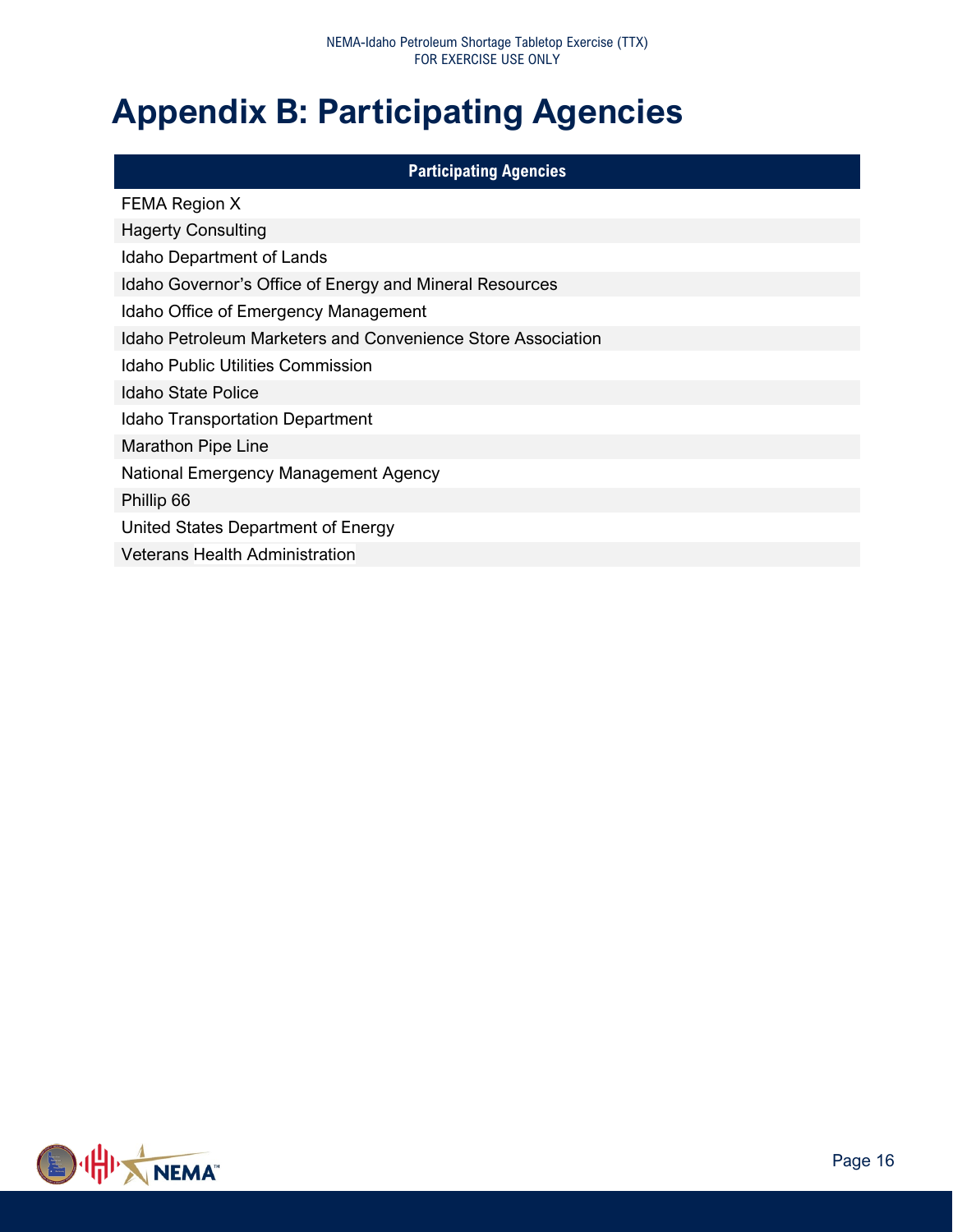## **Appendix C: Relevant Plans and Documents**

**Relevant Plans and Documents**

Idaho Emergency Operations Plan

Department of Homeland Security (DHS) Regional Resiliency Assessment Program (RRAP) – Idaho Fuels Resilience Assessment